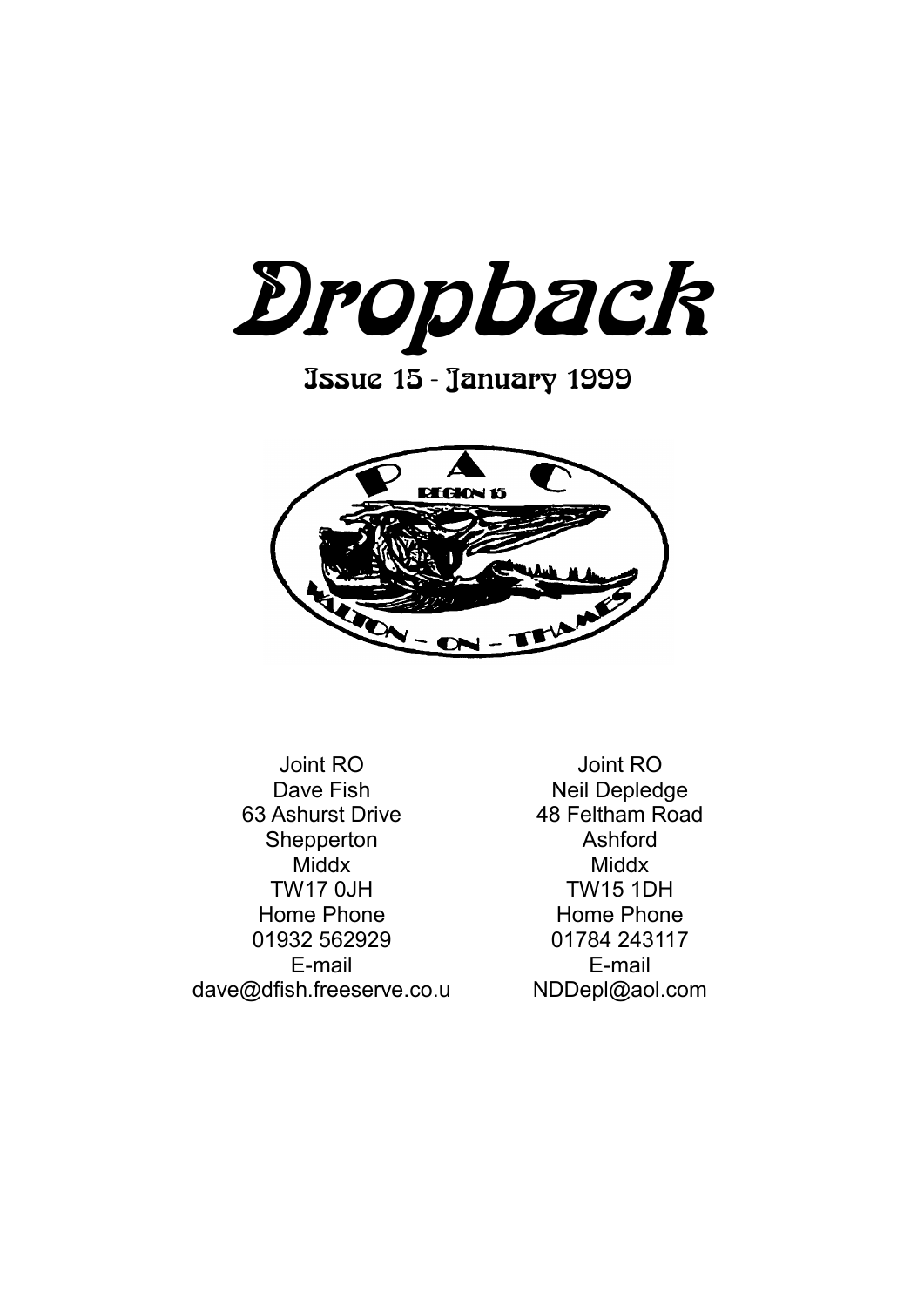# **RO's Lines**

Well, here we are, the start of yet another year. I hope that you are all feeling well after the excesses of the past couple of weeks.

Speaking personally, the past year has been one of the most hectic that I have ever experienced. At work I have had the job of setting up a large computer network and then helping the staff and students make good use of it. On the fishing side I have been running the financial side of the Thorpe Park fishing weekends. On each of the four days fished so far about 40 anglers a day have tried their luck at this famous venue. The biggest fish so far weighed just over 25 lbs and there has been a second "20" plus several other doubles and a far few singles. As ever, the majority of fish have been caught near or off of the 'Belle' although fish have been caught throughout the complex.

When Dave and I took on this venture neither of us really had any idea what it would entail (except for a lot of hard work) but I must say that, so far, it has been quite enjoyable to arrange something on such a large scale. As long as we don"t have horrendous frosts or rain for the weekends in January and February we should see a tidy profit made for the PAC and, more importantly, the name of the PAC again linked to a successful fishing event at a commercial venue. I would like to take this opportunity to thank those of you who have volunteered to steward at Thorpe Park. Without your time and effort it would not be possible for so many anglers to fish Thorpe Park.

Actually on the bank it has been rather a quiet time for me. Being without a car for so long made it impossible for me to put in the hours and days that I normally do but, thanks to several of you, I was able to fish most weekends during the middle of the year. I did, however, have the pleasure of witnessing Chris Sims landing the biggest pike that I have ever seen. Weighing in at exactly 31 lbs, this Fenland lady was a sight to behold. You had to be there to fully appreciate it but the comments from Dave, Ron and myself, as Chris battled with the pike, ranged from "What are you messing about at, it's not that big?", to "Blimey, look at the size of its head. It's a twenty!" to "Dave, what does a 30 look like?" "Like that", was the reply. When you have the physical stature of Chris even good fish look fairly small in photos. There will be no such problems with this beauty.

So, Happy New Year to all of you and may all your runs be screamers.

\* \* \* \* \* \* \* \* \* \* \* \* \* \* \* \* \* \* \* \*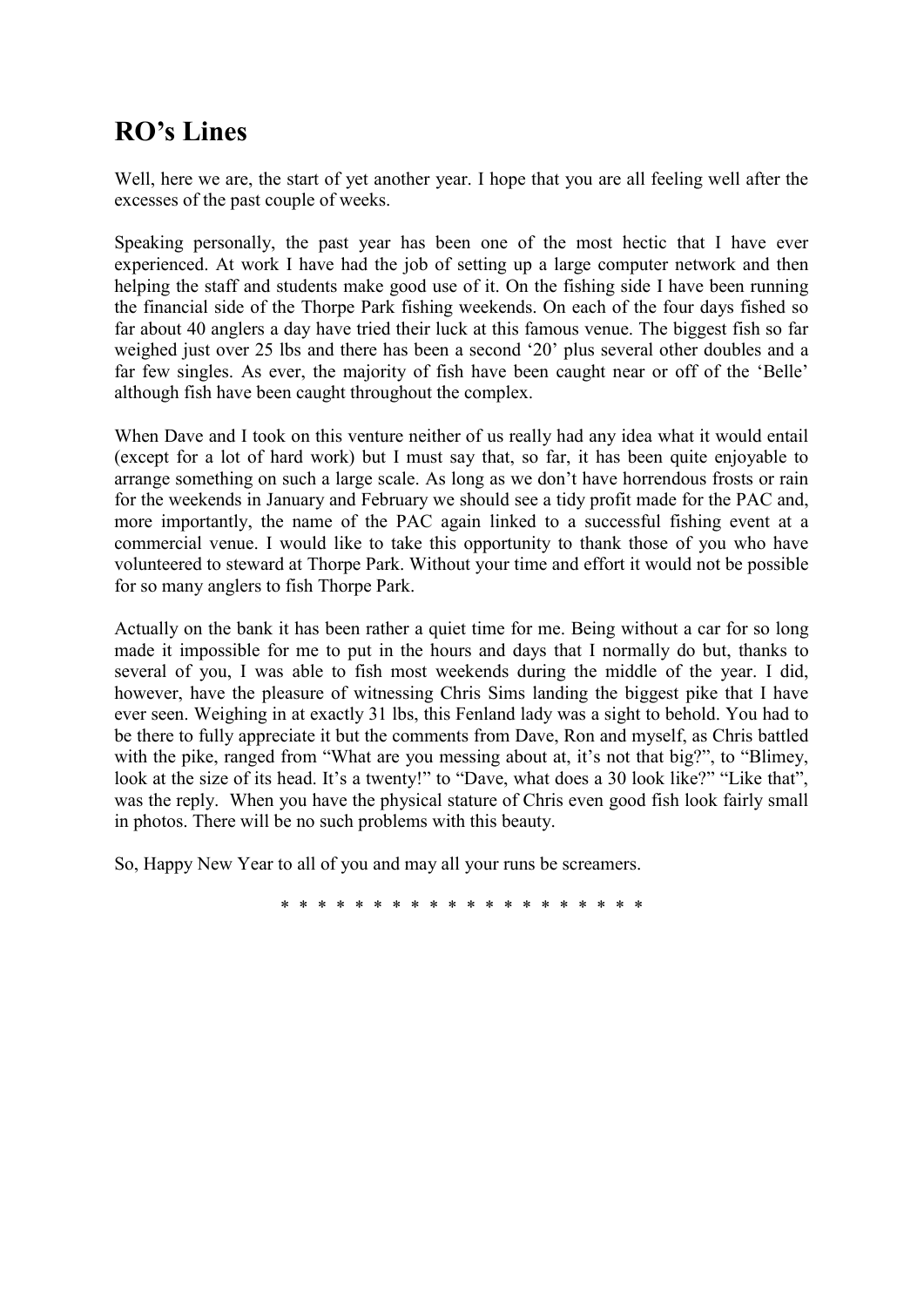

As the days and weeks progressed Penfold grew and grew, before long she had out grown the sanctuary of the "Fosters" tin. She had to find a new home and to this end she began to search further afield, away from her normal familiar environment. On her first sortie she discovered that just out from the bay the bottom of the lake dropped off sharply into much deeper water. She swam cautiously down the incline towards the darkness of the deeper water, noticing as she went deeper the change in the temperature of the water. As she continued down visibility decreased and as did the weed growth. She sensed movement in the water below her and continued down, from the murky depths loomed the dark shapes of large fish moving about on the bottom. She approached cautiously; these fish were huge, much larger than the stripped perch she had seen in the bay above. They appeared to be feeding in the mud at the bottom of the slope, she moved closer; every muscle in her body was tensed. As she got nearer she noticed the deep red eyes of these new fish, they were complete engrossed in their feeding. Paying no heed to her presence whatever. Se moved closer still, trying to see what they were eating, they appeared to be sucking up the mud and then gently blowing out again. The water was beginning to discolour more due to their actions and there were streams of silvery bubbles rising up in the water. She slowly moved away from the discoloured water, it was uncomfortable and caused irritation to her gills. As she moved away from the feeding fish she sensed something behind her. She dropped down and lay motionless on the bottom. A large dark green coloured fish, again with a red eye, and huge fins on its belly in front of its tail, swam leisurely by. These large fish appeared to be no threat to her and in the years to come she would learn this to be true and also they that were another valuable food source. This was Penfold"s introduction to the tench that shared her watery world.

As she swam along just above the bottom she became aware of a change in the water; it was warmer and clearer. As she looked up towards the light and the surface she could she the familiar shape of the coot on the surface with her legs dangling down. She also became aware of other much smaller dark shapes darting around in the water above her. She gently ascended and as she got closer realised they were small fish. She noticed one of these was moving differently to the others and appeared to be slower. She tensed her muscles and watched, the small fish turned on its side and then righted itself. Slowly, oh so slowly she moved up in the water, she darted forward seizing the small fish across the body. There was panic in the rest of the shoal, some of the tiny fish leapt from the water in their haste to escape this new and unknown danger. Penfold sank back to the bottom with the small fish clamped firmly between her jaws. It had ceased struggling, but she maintained her firm grip until sure that the fish would e unable to escape. Then, using her tongue she turned the unfortunate fish and swallowed it head first. This did not sate her ravenous appetite. Penfold lay there on the bottom, looking up to the light, watching and waiting. Hoping that the small fish she had just attacked would return. Before long the small darting fish returned and she lay motionless on the bottom, waiting and watching.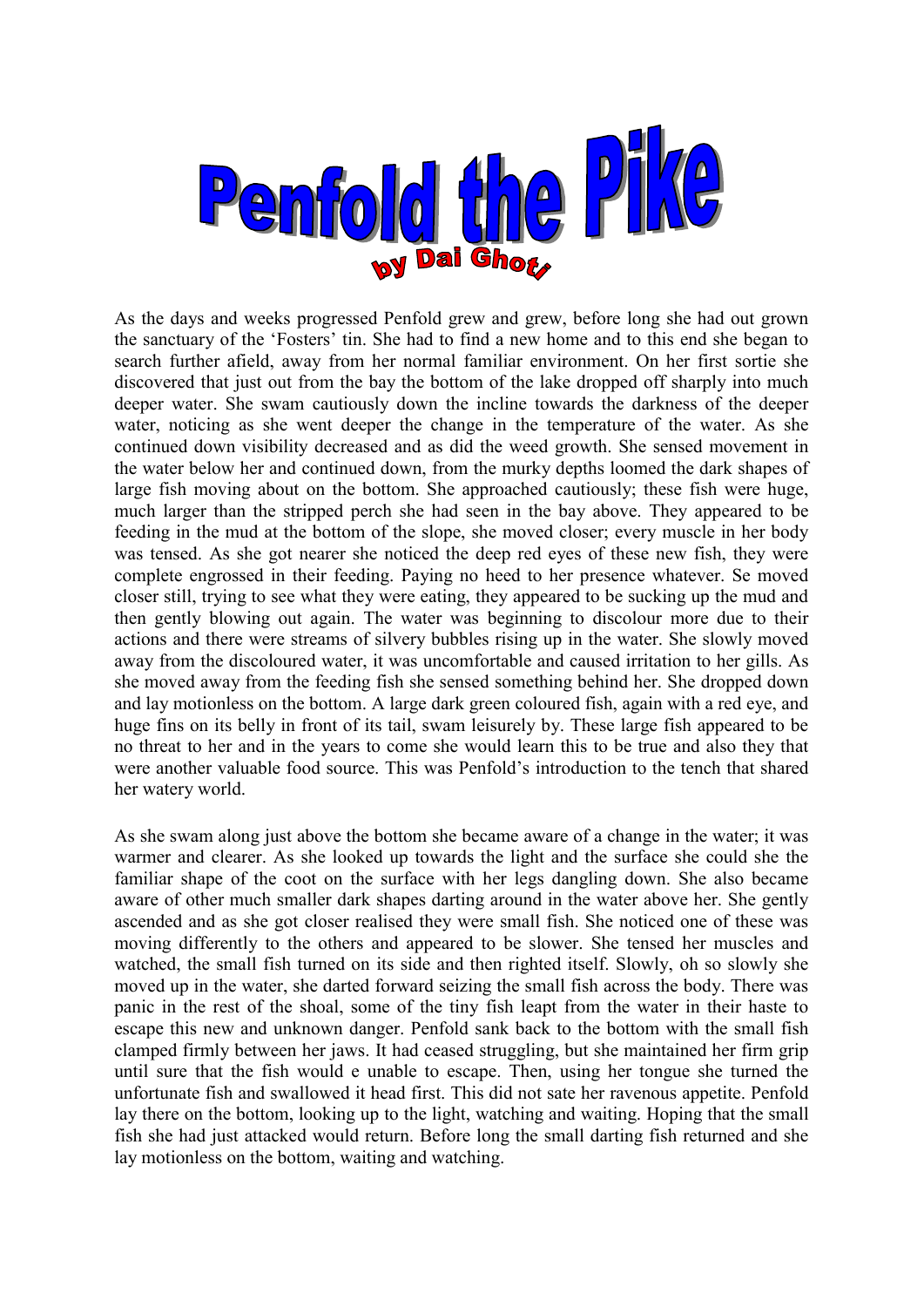After a while she noticed a darker shape moving stealthily towards the small fish. Suspended in mid water and with almost imperceptible movement, looking like a water logged branch of a tree, a much larger pike was stalking the small fish frolicking in the sun warmed water at the lakes surface. Penfold, sensing this larger pike as danger looked around for some form of cover. There was none, only the hard gravel of the bottom and a few straggly bits of weed, she gently pushed herself down against the bottom and lay there watching, hardly daring to breath in case the movement of her gills should attract the other pike.

There was a sudden movement and a shadow across the surface. Penfold watched as a strange sleek silvery bird shot below the surface and grasped one of the unsuspecting little fish, quickly returning to the surface. Once again the shoal of little roach scattered and fled in all directions. The larger pike darted forward opening its mouth and flaring its gills. Several of the small unsuspecting roach were sucked into the cavernous maw. The jaws closed and there was a little puff of silver scales from the gill plates on either side of the pike's head. The pike continued slowly on and disappeared from Penfold"s view. Penfold remained tight to the bottom until certain the other pike had moved on, now wondering what the silvery bird was that she had seen, unknown to her she had witnessed a Great Crested Grebe hunting food. The silvery coloration caused by the air bubbles trapped in the almost fur like feathers.

When she sensed that normality had returned, she slowly rose up from the bottom. With a gentle flick of her tail she continued on her explorations of her watery environment. As she swam on, following the slope of the drop off she sensed the water again becoming shallower. She also sensed movement ahead and slowed her pace and again dropped down to the bottom, now realising that to swim near the surface or mid-water presented a silhouette to any would be predators and Penfold had no desire to become food for another.

She continued slowly forward following the contours of the bottom as it slowly rose up, the movement in the water became more pronounced and then silhouetted against the surface light she saw a huge shape. She stopped, motionless lying on the bottom she watched. The silhouette was that of huge a fish. As she watched, it slowly circled around, often with its back breaking the surface of the water, causing a v shaped shadow to spread out from its nose and move away across the surface. As she watched another and then another of these huge fish came into view. Suddenly one of the fish dropped down from the surface to the bottom and swam swiftly long and then angled up towards the surface, swimming faster and faster. Penfold noticed the side of the fish was covered in large gold coloured scales. The fish disappeared at the surface and then there was a resounding crash and the water surface was shattered into a thousand silver shards. The fish reappeared, and continued to swim around on the surface. This was Penfold"s first meeting with some of the huge carp that also resided in the lake.



## **A week on the R Bure**

We planned to set off early on Saturday morning, thus avoiding the traffic on the M25. I had Friday off work to prepare the boat and tackle etc whilst Di was at the shop sorting out the deadbaits and maggots About half a gallon of maggots being sufficient for catching the live bait during the week. By Friday evening everything was packed and ready for the off, but I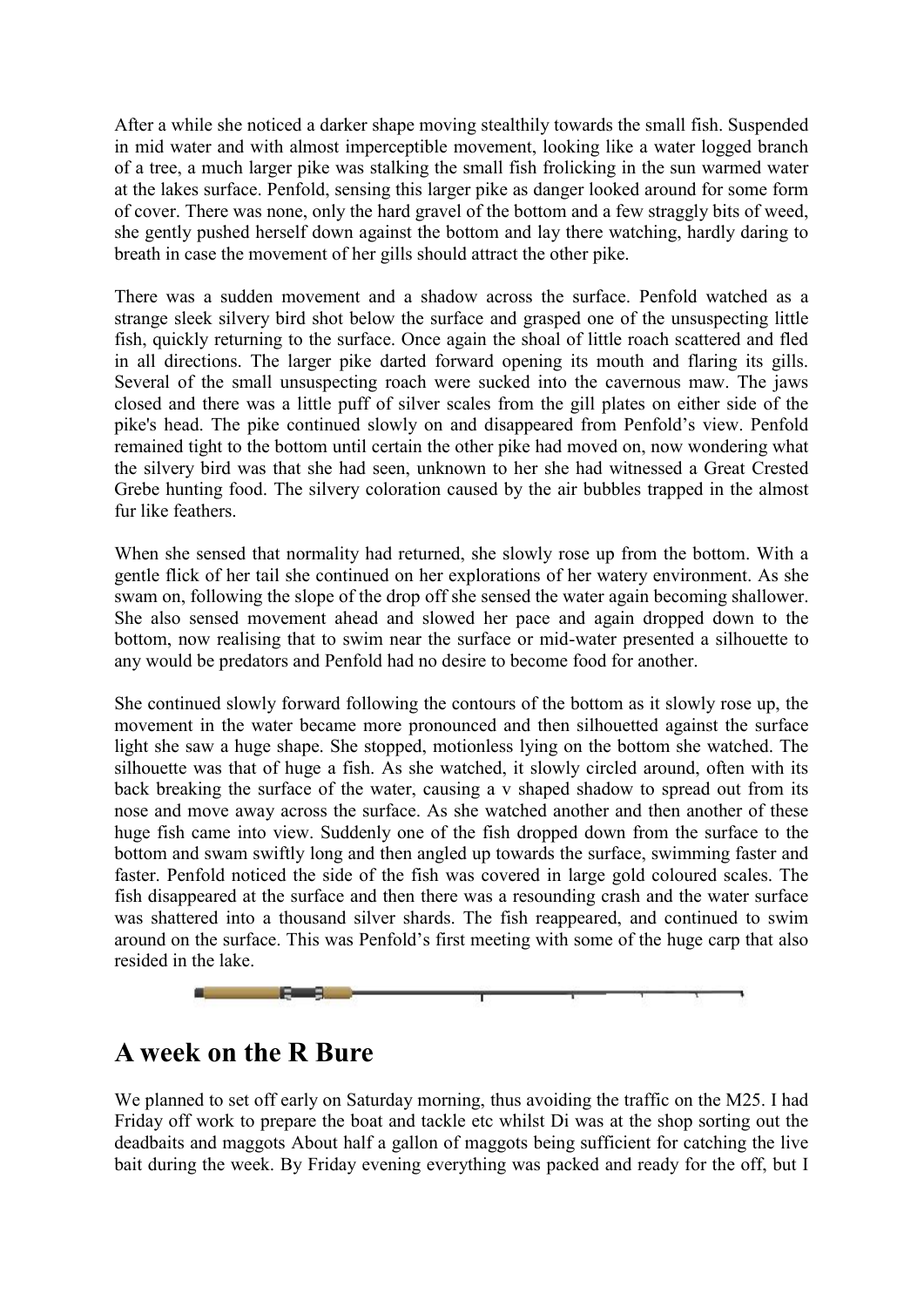had forgotten to check the car tyres pressures. On checking the front off side the valve broke and the tyre went flat. I went mad and Di was convinced that we weren't going. Nothing could be done until the following morning, so much for the early get away.

After a trip to Halfords and £1.98 out of pocket, we finally set off routing M25, M11, A11 and A47 to Potter Heigham, where we had to pick up the keys for the bungalow at Horning. About seven miles from Dartford a lump of FOD on the road attached itself to the boat trailer, necessitating a hasty retreat to the hard shoulder. Someone didn't want us to make it to Norfolk!

The rest of the journey was incident free except as we approached Norwich it started raining. We arrived at Potter Heigham at 2-30pm, unfortunately we couldn't have the keys until 3- 30pm. So to waste time we had a look at the Thurne. There were two pikers fishing by the bridge but they hadn't seen any action. We picked the keys up from the Riverside Holidays office and made our way to Horning. Riverside Holidays offer accommodation on the Bure, Thurne and theYare. With a boat you have access to all of the Broads.

At 4-00pm we eventually arrived at the bungalow. First job was to look for a slipway to launch the boat. With all the boatyards surrounding us an easy task was in hand or so we thought, as we were told that there wasn't even one in the area. The only thing to do was to launch the boat from the bungalow garden, a job made easier by the removal of the motor. The rest of the evening was spent making up the rods and getting the gear ready for the week ahead. Sunday was spent fishing from the garden as the family paid a visit and a lunchtime pub session was called for.

Monday morning arrived and after a good breakfast we set off in the boat for a spot where last year we fished with John Watson. It's by a water mill next to the Ho-Seasons boat yard at Horning. Di put two rods out, one baited with a smelt and the other with a roach live bait. I was catching roach one-a-chuck down the middle of the river. My pike rod was baited with a roach and cast to an overhanging tree. About an hour later Di's smelt was away and after a battle our first pike of the holiday was boated. It pulled the scales round to 13 lbs 8 ozs. The fish was in superb condition without a mark on it. One-nil to Di and a nice double to start with. No more pike came to the rods but plenty of roach came on the stick float.

Tuesday, Wednesday and Thursday the weather took a turn for the worse with heavy rain and gale force winds and to make things worse the pike took a late holiday! On Thursday morning we visited the Norwich Angling Centre. The experts there suggested sticking to lives and trolling. So as Friday was the last day an early start was made and we headed up river towards Wroxham. We started trolling lives from the Swan Pub. Di selected the easy job of watching the floats whilst I was lumbered with the rowing. After about 3/4 of an hour and no takes we decided to drop anchor and put out the other two rods. We took off the roach and baited all four rods with smelt, fishing just off the bottom, with two rods out in the middle and the others in the edge. Ten minutes had passed when Di's mid-river float disappeared. At last we could film some action with the camcorder. As I was filming I asked Di if it felt like a big fish. "About six or seven", was the reply, until it reached the boat when we both shouted "It's a twenty" Safely in the net, unhooked and in the sling she went. The scales pulled round to 20lbs but settled back at 19 lbs 14 ozs, despite Di trying to slip another smelt down it's throat. Not quite a 'twenty', but when you see the condition of these fish who cares anyway?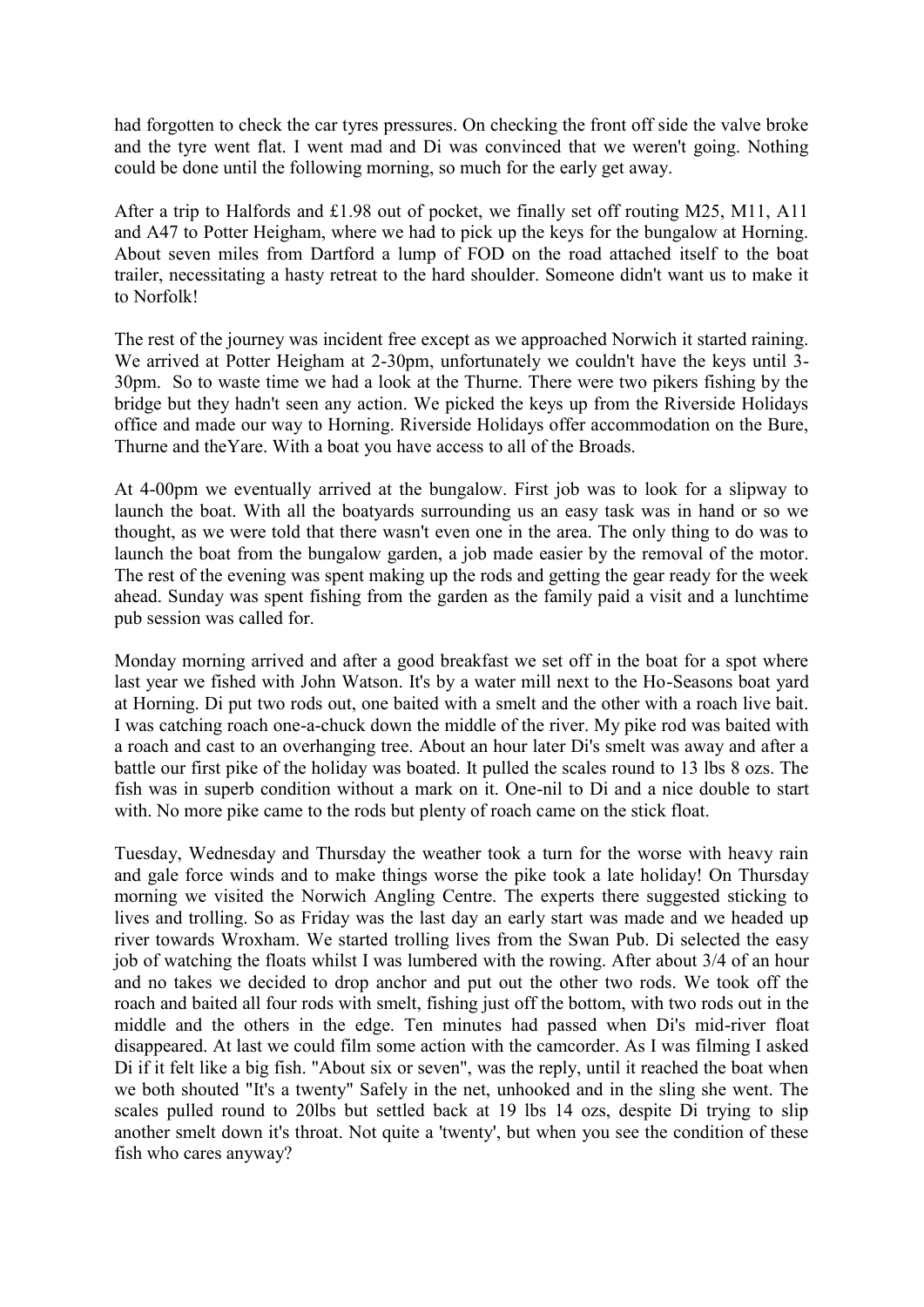Shortly afterwards I managed a 10 lbs 8 ozs and then a 6-08 to make it 2-2. Though not equal on weight, as Di was quick to point out! Miss Flashy Knickers then had the cheek to hook another one, which, after a spirited fight, went 16 lbs on the scales. As we had decided to pack up at 3-00pm I conceded defeat, but at '3' I had just one last cast. I put a bait tight to the far bank, the float had barely hit the water when it went under and a late equaliser was on. On the scales it weighed 6-14 and Di moaned "What a jammy git!"

That was it for Friday, five pike all taken on smelt plus Di's Monday fish also on smelt. So much for the local advice to fish roach. We believe that on many occasions you should look at what everyone else is using and then fish something totally different. This nearly always brings results for us. We're glad it did this time or we might have blanked. With what we've learnt from this trip we are planning to return next year.

For anyone wanting to visit the Broads, a boat is a must. There are plenty to hire or you can take your own. It costs £7-50 for a weekly license. Traffic is still busy in October but nowhere near as bad as the summer. So don't consider going until at least October. Don't forget to take a bait catching rod as it pays to have all methods covered. For details of accommodation see us at the monthly meetings. There are plenty of pubs around that serve great food.

Steve & Di Crook F -9

### **The Lake or the River**

Over the last twenty years, gravel pit fishing has been our main form of pike fishing. In our region many members fish rivers, canals, drains and lakes. As the weather gets colder and our catch rate decreases, the question arises, "Will we stick it out on our local still water or will we try the neglected river down the road?"

During the early months, September to December, catches are fair and blanks are not as common as later in the season. Yes, the fish do tend to be bigger as the season progresses but their numbers are lower.

On our rivers the water temperature stays more consistent and the oxygen levels are much higher in the colder months, than in comparison to the lakes at the same time of year.

With the introduction of the drifter float and the invention of floating braided lines we are able to fish so much more of our lakes and, therefore, cover many more fish. In a river it is even easier to search out feeding fish. They are much more likely to be moving up and down the river and are less likely to be holding up in sheltered areas. This brings me to location. In medium to fast flowing waters, slacks and eddy's are the obvious holding spots, along with reed beds, deep glides and overhanging trees. The mouth of a small side stream or river are also good spots as they are often home to large fry populations. Location is the key to any form of pike fishing and in the rivers the chances of catching are much higher. So I will be fishing the rivers, how about you?

Andy Nichols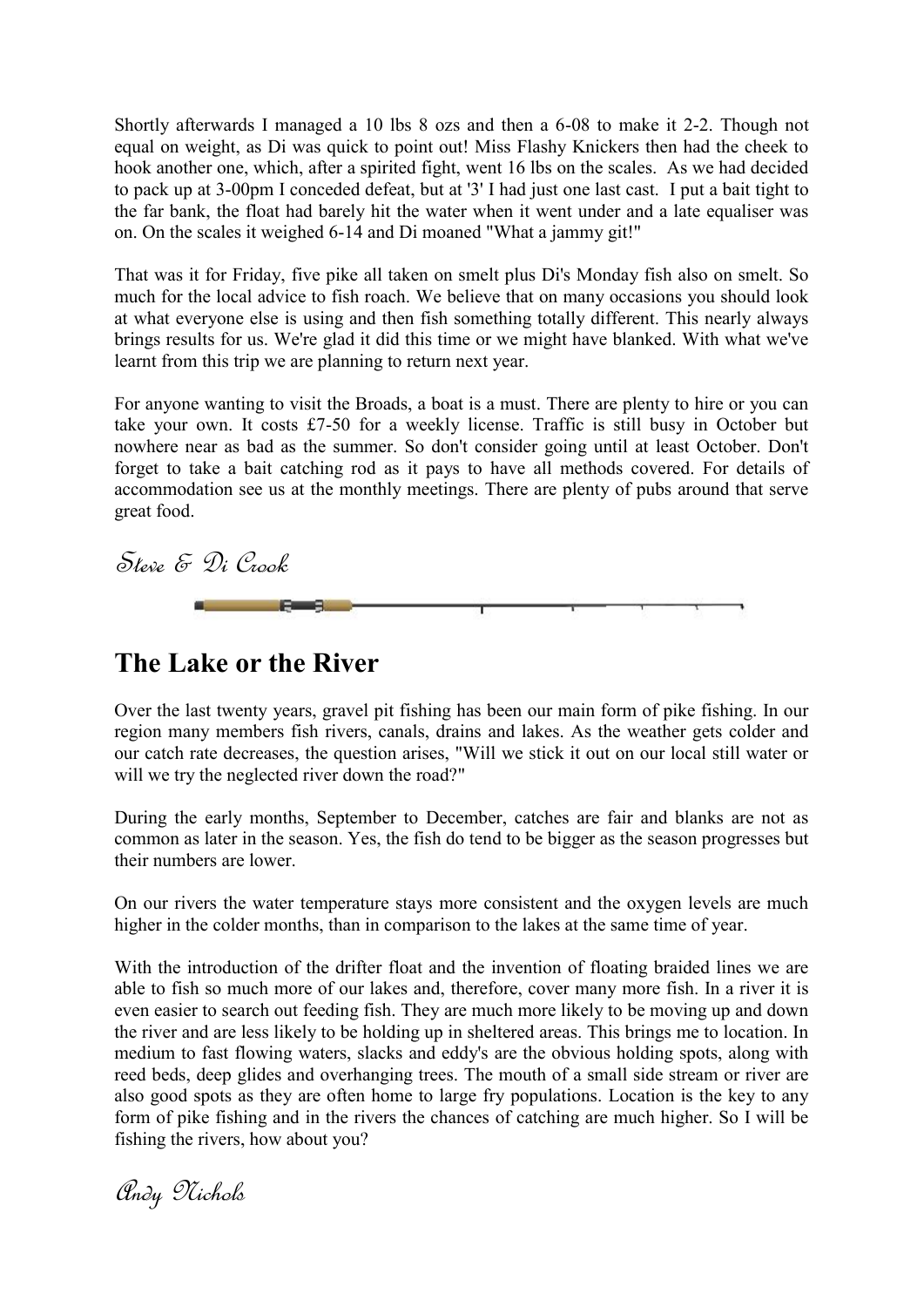### **Not More Boat Bits**

Eyes down for episode three of the continuing saga of boat ownership. In this article I will cover some of the more expensive and "luxury" items that can make your boat fishing less stressful and possibly more efficient.

One of the most difficult areas of boat fishing is when you fish alone. There are a number of 'gadgets" and simple "tricks" that can be adopted to make this easier.

#### *Anchoring.*

This is always difficult; normally you are either sat at the back of the boat by the motor or in the middle with the oars. You may even have a fixed cuddy or cabin between you and the front of the boat, which makes this task even more difficult. There are two simple methods for dealing with this. Firstly you can rig up a "Lazy Line", this is a length of rope with a large metal ring attached to the end. This ring is then threaded on to your anchor line. The main anchor rope is then tied off at the front of the boat at a length you deem suitable. Always err on the longer side, there is no point in trying to anchor in 20 foot of water when you only have 15 foot of anchor rope out. Once you have tied off the rope you put the anchor in the boat with you. Make sure you tie the end of your 'lazy line' off to something, you don't want it going over the side with the anchor or dangling in the water and catching in the prop on the outboard.

When you arrive at your desired fishing point you quietly (Chris, please note this) lower the anchor over the side and then back away from it until the rope is taught and the boat is down wind of it, you then lower the rear mud weight (quietly). With any luck you are now comfortably anchored. Always remember to check that the ropes from your mud weights are not tangled, before you put them over the side. Its hard to stop 30-40lbs of iron/concrete which is fast descending towards the bottom (isn't it Ron).

When you want to move all you do is pull up the rear weight, you *ALWAYS* do this first, you then pull on your lazy line until you can lift the anchor back into the boat. The reason for always pulling up the rear line first is that you never want to end up rear/stern on to the wind as the boat can easily become swamped. I have recently seen a modification to the 'lazy line" that has been developed by Bill Croft and involves the use of a pulley as opposed to the steel ring. Bill tells me this runs much more smoothly and is a great improvement over the metal ring design.

If you don"t intend to use an anchor at the front of the boat, but use a mudweight there are a couple of gadgets to make this operation easier. These come in the form of self-locking cleats. In addition to the cleat you will require a roller on the prow of the boat. There are several different types, I will now try to describe them:

The simplest type is that used by sailing boats. This consists of two serrated spring-loaded jaws that trap the rope when it is under tension from outside the boat, and release when the rope is pulled from inside the boat. I have these type fitted to the front and rear of my smaller boat and they work very well.

The remainder are all designed to be used at the prow of the boat, but all work on the principle of trapping the rope when it is under tension from outside the boat, and then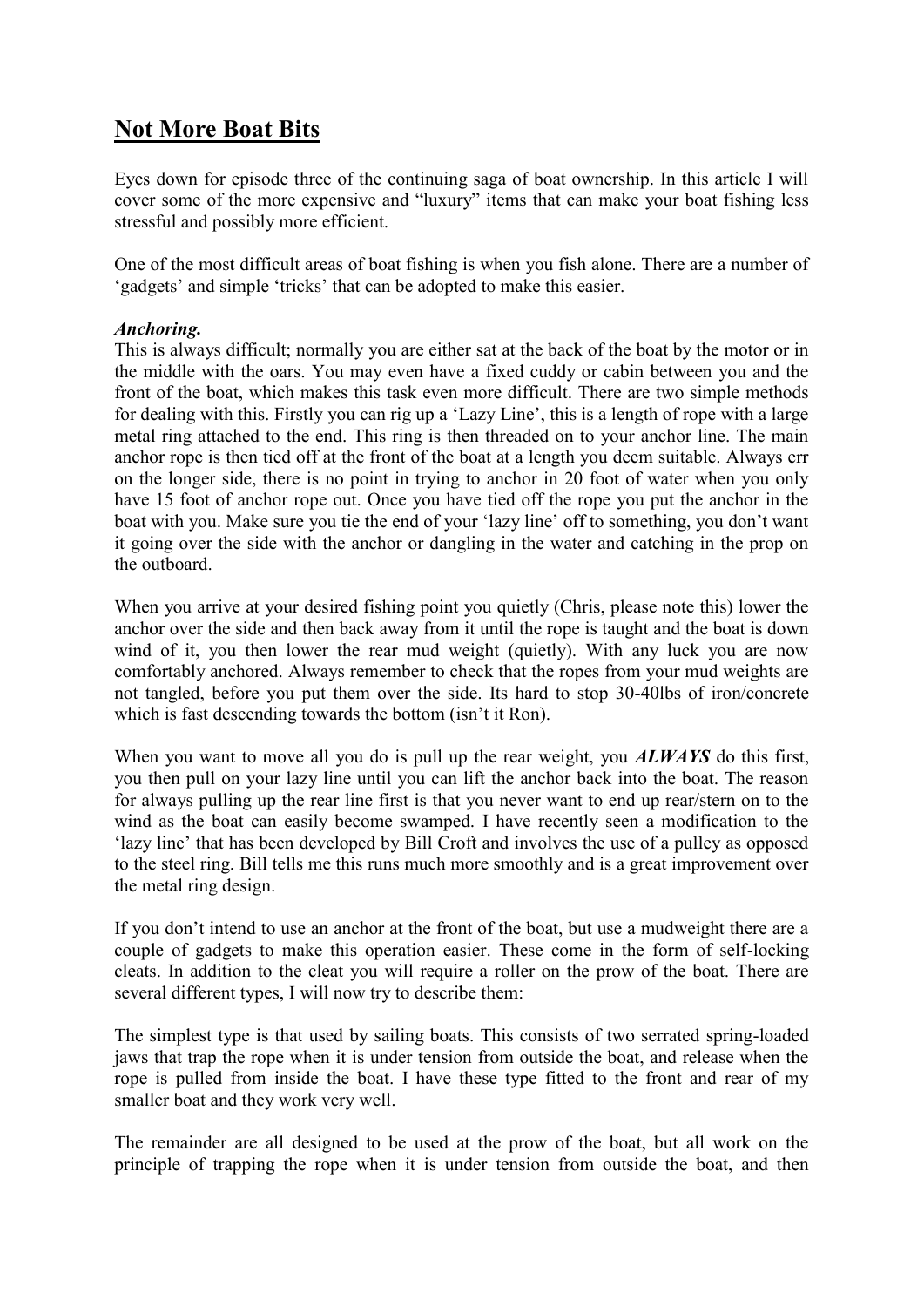releasing it when it is pulled from inside the boat.

Some of these designs have a built in roller for the rope to travel over. Most of the different types can be found in chandlers" shops, boating catalogues and the Cabela"s and Bass Pro catalogues. It is possible with some of these designs to leave the mudweight hanging outside the boat. If you decide to do this I suggest that you either wrap the mudweight in carpet or some other material or you wrap some alloy sheeting or such like around the bow of the boat to protect it from the blows it will receive from the weight.

#### *Rope Tidies*

One of the main problems in any boat is trying to keep the ropes tidy and untangled. I have seen larger boats where the ropes are coiled in buckets, a good method, but impractical in a small boat.

I recently saw advertised in a magazine a gadget called a "rope tidy". All this appeared to be was a "U" shaped bracket that was attached to the gunwale and the loops of rope were hung in this. It looked simple and efficient and most importantly took up very little room. I am about to make up some of my own design to give this a try.

#### *Echo Sounders, Fish Finders and Depth Measurers.*

Now we come to the money items, well not always, for several years I used a very simple and cheap depth measurer.

#### *Depth Measures*

All this was, was a length of heavy nylon string that I had tied knots in at foot intervals and attached to the end was an 8oz-cone sea lead. Very simple, but it worked. I even used this method in Loch Lomond one year when my echo sounder failed. I would make my way to the general area I wished to fish and then using the Admiralty chart and my depth gauge I would search the water until I found the drop off or other feature. Total cost for this was about £3.

#### *Echo Sounders*

When I purchased my larger boat it was fitted with a Seafarer 500 echo sounder. This is basically a dial type gauge with a flashing dot that indicates the depth below the transducer. They are commonly called "flashers" and were the forerunners to the modern fish finders. If you were proficient enough with the sounder, you could tell from the strength and width of the dot the type of bottom structure and whether there was weed or not. I found this difficult and was told it took considerable practice. "Flashers" are still available to buy and can often be picked up second-hand at very reasonable prices. If you are happy just to know the depth beneath the boat they are fine.

#### *Fish Finders*

What a misleading name! The modern 'fish finders' are an echo sounder with an LCD display, the screen displays the depth in feet or meters (your choice) and instead of showing only the depth immediately below the transducer it has like a time lapse on it. This gives a two dimensional view of the bottom contours, 3D is now also available. As for finding fish that is not so easy. The modern finders have a "Fish ID" button which when turned on show fish symbols on the screen. How does the finder know they are fish? It doesn"t, they may well be fish, but they could also be bits of weed or other flotsam that has bounced the signal back. The fish finder has other features and with experience they can be used to identify the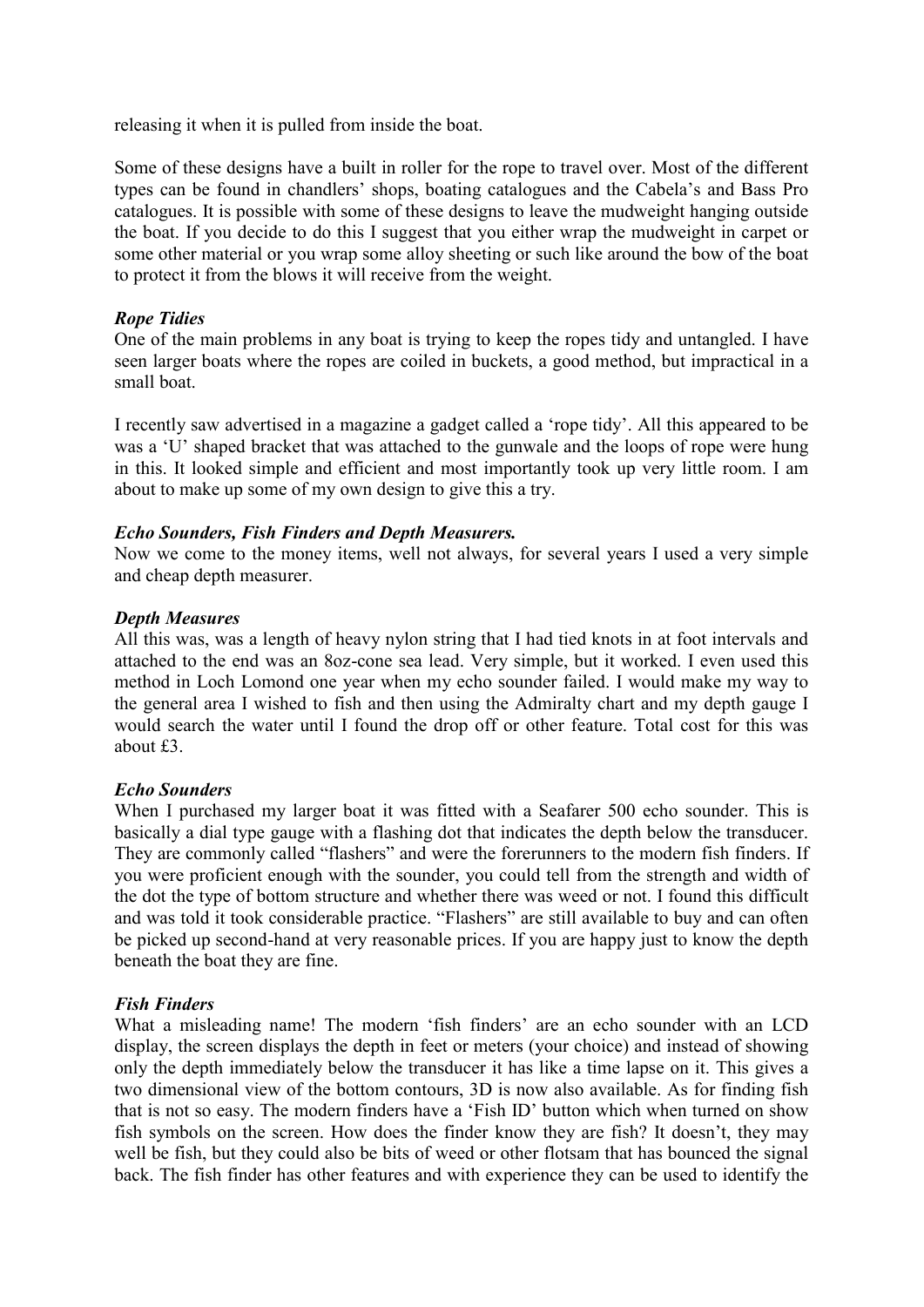type of bottom, this is the grey line feature. They have depth alarms for shallow and deep water. These can be very useful; they prevent you ripping the bottom out of your boat on the rocks. When trolling you can set the deep alarm to sound when you wander into deep water and this saves constantly watching the screen.

'Fish finders' are a new thing for me and I am learning more each time I use it. The main thing I have learnt is to read the instruction manual before you use it for the first time, and then take it with you. I am still very much on a learning curve with regards to these instruments. If you are thinking of buying a "fish finder" a phone call to Steve Burke at Specialist Angling Supplies may be of benefit.

I am told that one of the cheapest places to buy them from in the UK is Pumpkin Marine, in Blackfriars, just around the corner from Tower Bridge. If you are considering buying one, ask around and get advice, as it's a lot of money to lay out, only to find you've bought the wrong one.

#### *Electric Outboards*

An advantage of owning an electric outboard is that a lot of the fisheries where you can use a boat will not allow the use of petrol outboards, and unless you are a skilled rower it can be a real drag!

Until recently the only electric motor available in this country was the Shakespeare Sigma, this had very low thrust and fixed throttle settings. I am told that they did not last very long either, but have no experience of this.There are now a multitude of different makes on the market and almost all of the manufacturers of ordinary outboards now produce electric one"s as well.

For quite some time now the Minn Kota engines were considered to be the best. They come in various sizes and the more expensive ones have special features, such as a "maximiser". This reduces the drain on the battery and, therefore, the battery will last longer. Most of the more expensive models from all the manufacturers now have infinitely variable throttles and reverse.

I would suggest that if you are going to buy an electric motor that you buy the most powerful one you can afford, providing that it is 12 volt, the 24-volt batteries come with a body building course. The largest 12-volt motors give a thrust capability of about 50-55lbs, allegedly this will push a 20-foot boat along! The engine I use is a T52V Motorguide Power Plus, it delivers 52lbs thrust has a infinitely variable throttle and reverse and even push"s my 16 foot Longliner along at a fair pace. Although it is mainly used for trolling and lasts all day when used on the smaller boat.

To buy these engines in this country is very expensive, but they can be shipped mail order from America. I was fortunate and mine was bought over by my brother and cost me in total £187 instead of the market price over here that is about £400. S.A.S and Friendly Fisherman and several other companies now market both the Minn Kota and Motorguide engines, I am told that even Tackle Exchange in Walton now sells the Motorguide engines.

When I was looking to buy my motor I posted a question on the Bass Pro shop bulletin board on the Internet and the majority of replies stated that the Motorguide engines were better than the Minn Kota was.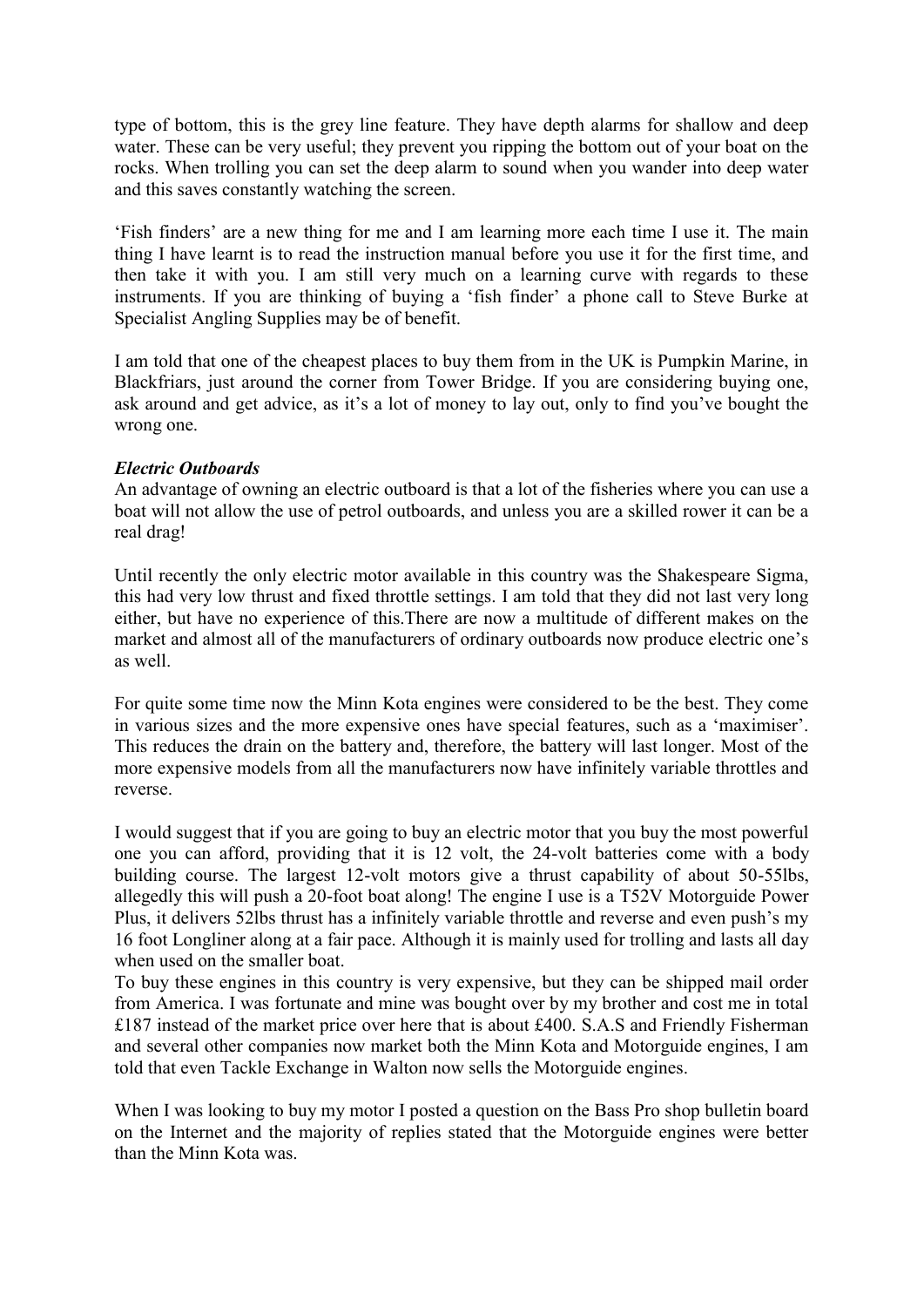There is a new motor on the market in America called a "Tracker" which plugs into the 'Tracker" fish finder and can then be programmed to follow set contour depths or set distances from shore lines, you just fish the computers and engine do the rest for you. This whole system costs about \$1500.00, when you consider that to buy the top of the range 12 volt Minn Kota in the UK is over £700, this may be something to consider. The only thing is that the system is bow mounted. Mind you having used my motor for sometime now it is very difficult to control the boat's direction at slow speeds, and I can now appreciate why the Americans prefer bow mount motors. (*This will be my next purchase, but don't tell the wife*)

#### *Deep Cycle Batteries and 12-volt Motorcycle Batteries*

If you do buy an electric motor, you will need to buy a good battery. An ordinary car battery will do, but will not last very long. The plates in this type of battery are thin and distort when the battery is constantly run flat and then recharged.

The next type of battery is a 'Leisure' battery. These are designed for use in caravans and boats and are high amp output but slow discharge. They are designed to be run flat and recharged.

But the best type is the "Deep Cycle" battery these are heavy-duty long life batteries designed to run flat and recharged. They are heavier, weight wise, and more robust than either of the other two types.

Its Amp/Hours determines the actual size of the battery and this gives an indication of the battery power. For use with a trolling motor 85A/H is really the minimum strength, and anything over about 110A/H is probably too heavy to lug around. I have heard people say that they have had more success using two 6-volt tractor batteries wired in tandem, all the tractor batteries that I have seen would need a fork lift to lift them. This is something I will look into in the future. The best prices I have found for batteries come from a company in Staines, Autolux Batteries (01784 455508). 12-volt motorcycle batteries are ideal for powering a "fish finder" they are small, light and will last for several days before requiring recharging. You can actually now purchase sealed for life gel batteries from some of the tackle shops, but I have found the motorcycle battery to be more than adequate.

#### *Battery Chargers*

Unfortunately the "Deep cycle" batteries require a particular type of charger; an ordinary car battery charger will not suffice, unless it has the trickle charge facility. One of the best selections and reasonably priced places to look is Halfords; a good battery charger will cost you about £25.

As you can see from all my ramblings this boat-fishing lark is expensive, and it doesn"t stop there. You have servicing costs for the outboard and trailer and numerous other items that you will see and want to buy. My advice is seriously think about this before you take the plunge, and if you do welcome aboard. Then the fun begins. Get out and visit the Boat Jumbles there are always bargains to be had at these. I bought my auto inflate Crewsaver life jacket at one of these, a little shop soiled, it cost me just £40.

Good luck and tight lines.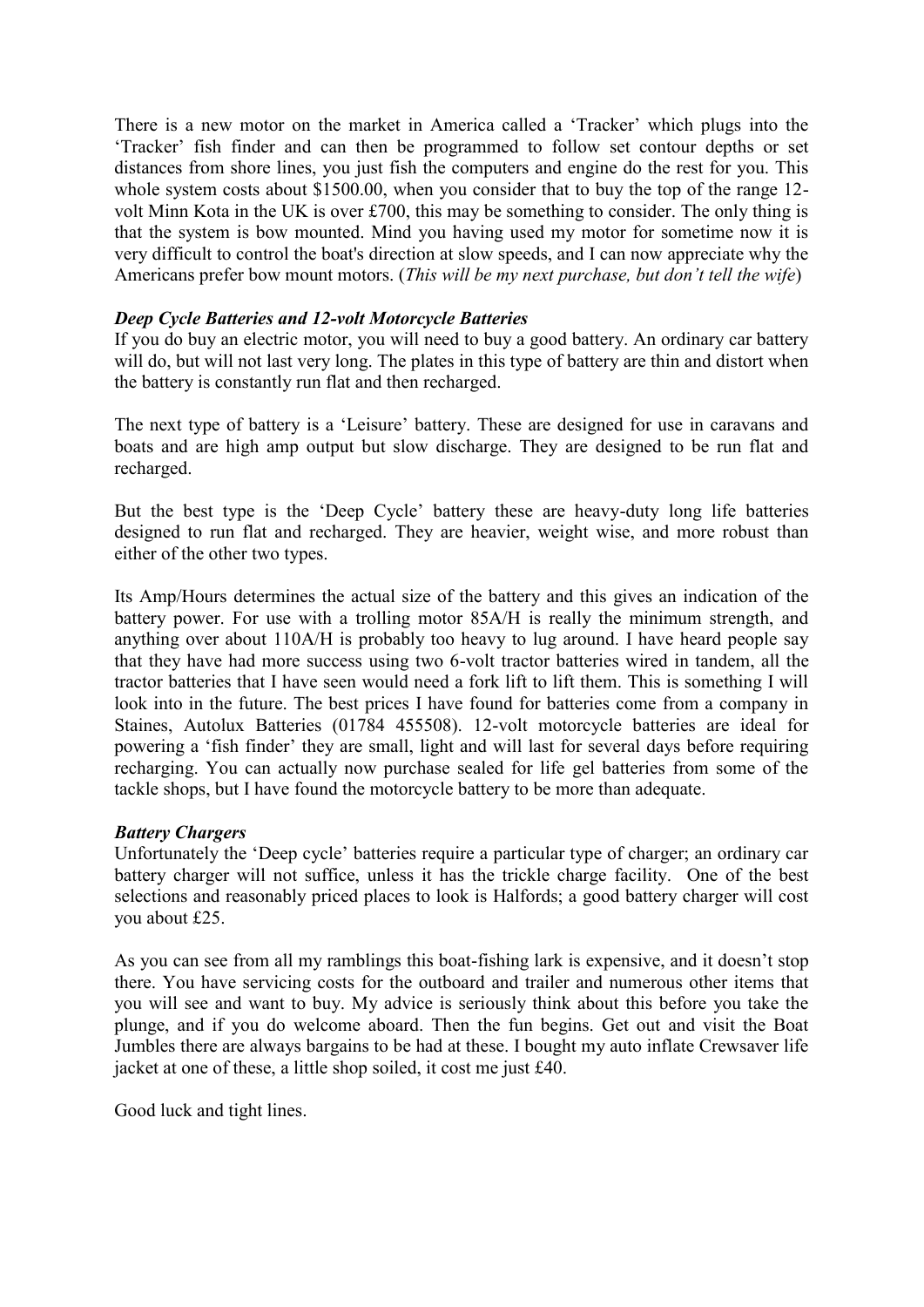

# **Fishing the Dream**



Frost under foot, and winter breath, Icilcles and thermal vest, Drifting fog, fading light, Pike on dead bait, pike at night. These are the things we dream of when, We are fifty, when we are ten. Catching pike, may it never end, All those days spent fishing for our friend. He's been around for millions of years And in some, he strikes a fear, Don't judge a book by its cover, Fish for him and you'll discover, He may be a King among fish, And favoured as a dish,, But he is quite delicate, so handle with care, And you too will be able to fish for him For many a year

Andy Nichols

### **A not so typical day on the Thames**

(Well, not for me anyway)

At the September PAC meeting, after Del Bennett had given his talk, he brought out a load of jerkbaits. The paintwork and finish on these lures was superb. I decided to buy one, opting for one in rainbow trout colours. Then, at the last minute I decided to change it for a firetiger pattern, as I don't often fish trout waters.

The next morning I was going boat fishing with my mate Arthur. He turned up, all-eager, at 5-30am and by 6 o'clock we had the boat in the water. But would the engine start, NO. About 10 minutes and a big blister later it started - at last we were off. We managed to get all of twenty feet when the engine died. Disaster, the pull chord snapped as we tried to re-start the engine. So I heaved the engine into the boat to try and fix it. Double disaster, the compression spring zinged out and I had several metres of spring wire in my hand.

By this time it was piddling down, so we decided to paddle. If anybody has seen 'Jumping Jack II', they know that it's a big 13ft long, 5 feet wide and a bastard to row. After a while we pulled into the edge so that we could rest. Arthur chucked out a rod to try and catch some tiddlers and I set up the carp rod that I use for lure fishing. I attached the jerkbait and cast out, SPLASH. Arthur asked what was I fishing for, as there were no sharks in this stretch of the river (he is not a pike angler).

Two turns of the handle and a sideways sweep of the rod and the water erupted. Sadly I